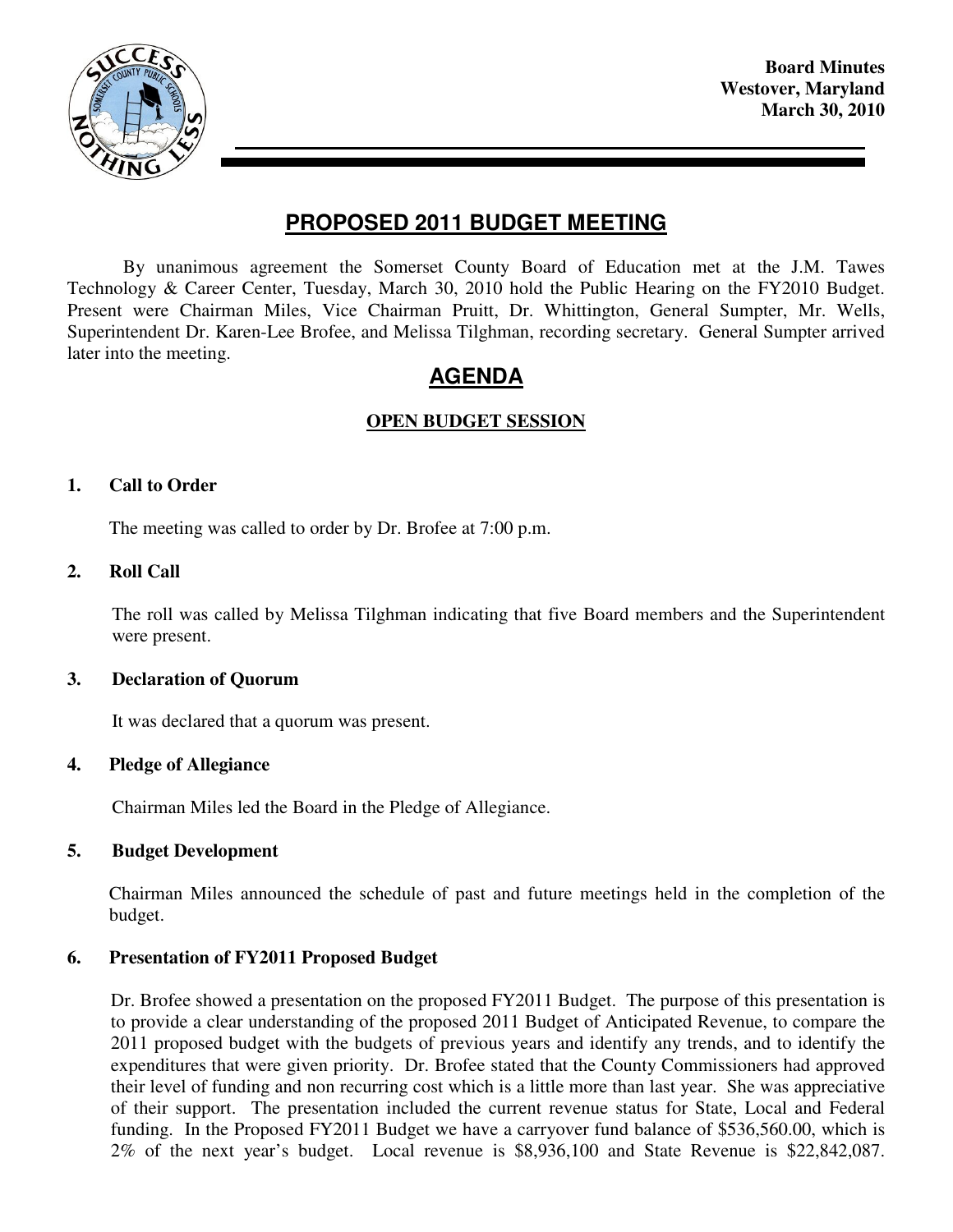Restricted Revenue is federally funded programs such as Title I. SCPS was also given Stimulus Funding which is temporary funding. Title I Programs (3,300,000), Title I and Special Education (ARRA-\$1,539,184) which are not expected in 2012, State Fiscal Stabilization Fund (SFSF-\$594,861) and Competitive Grants (550,000). Examples of the competitive grants are Gear Up, Reading First, Safe Schools/Healthy Students, STEM, and 21<sup>st</sup> Century. The commissioners have granted SCPS \$126,776 to purchase student furniture for Washington High School, Secondary CAD replacement and funding to move forward on Technology Initiative at Crisfield High and Washington High Schools.

 The presentation also compared budget expenditures and revenue from FY2004 through FY2011. We no longer have Thornton Funding so the carryover fund balance has reduced significantly due to the increase in expenditures and decrease in revenue.

Dr. Brofee discussed the priorities gathered from an online survey:

- Staff Priorities Staffing, Instructional Coaching, ARRA and Title I funding
- Steering Team Core Programs, Elective CTE Programs, Leadership Technology
- Community Groups Core Programs, Staffing, Professional Development, Student Services and Technology
- Superintendent Core Staffing, Highly Qualified Effective Teachers and Staff and Technology

Dr. Brofee listed the State and Federal Priorities:

Master Plan/NCLB

- Student Achievement
- ELL Achievement
- Highly qualified and effective Teachers
- Safe Learning Environment
- All Student Graduate
- Local Goals
- Teacher Accountability

Federal Assurances

- Increase teacher effectiveness and assure equitable distribution of most effective teachers
- Establish and use Pre K College/Career data readiness using high quality assessments with all
- Provide targeted intensive support and effective interventions to turn around schools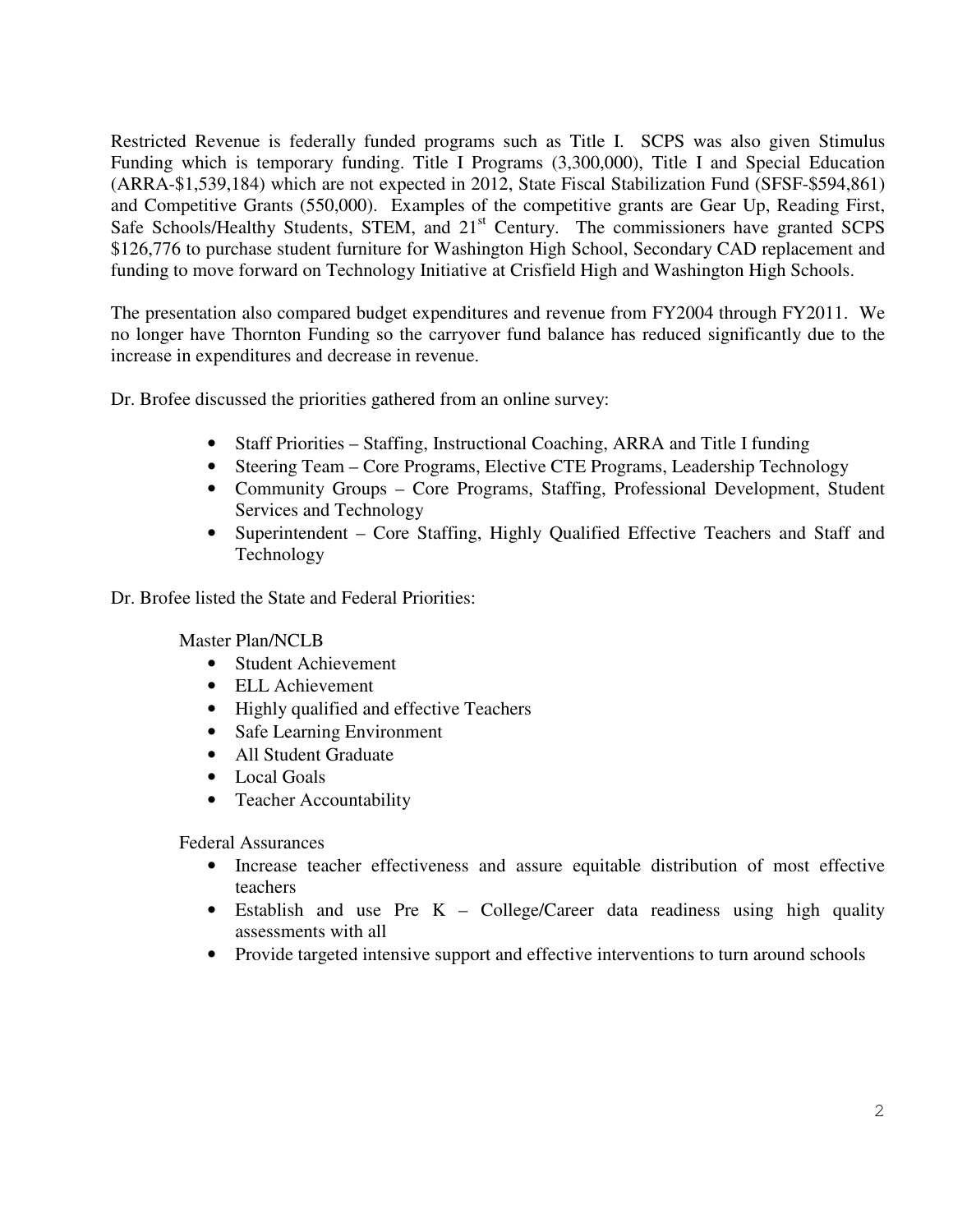The Superintendent provided a list of necessary allocated decreases and increases made throughout the budget:

**Decreases** 

- Supplies
- Travel
- Supplemental Clerical Support
- Professional Development
- Teacher Orientation
- Materials of Instruction
- Recruitment Incentive
- Computer Replacement Cycle
- Small reductions from several categories
- Operation of School Plant
- Maintenance of School Plant

## Increases

- Office Equipment
- School Support Services
- Annual Audit Fees
- Data Processing Fee
- Tracking and Hiring System
- Time Clock System for Employees
- Maintain Core Staff
- Maintain Alt. Ed. Center
- Maintain Substitute Account
- Support Secondary Summer School including HSA Intervention
- Textbook Replacement
- Data Software Licenses
- Student Activities Insurance
- Technology Support Contracts
- Professional Development Consultants
- Contracted Services for Medically Fragile Students
- Student Personnel Services
- Transportation Services
- Fixed Charges
- Capital Outlay

The Superintendent announced the FY2011 Budget Calendar. A public hearing will be held on April 13, 2010, a regular Board session will be held on April 20, 2010, and final budget approval on May 25, 2010.

## **7. Board Member Clarifications**